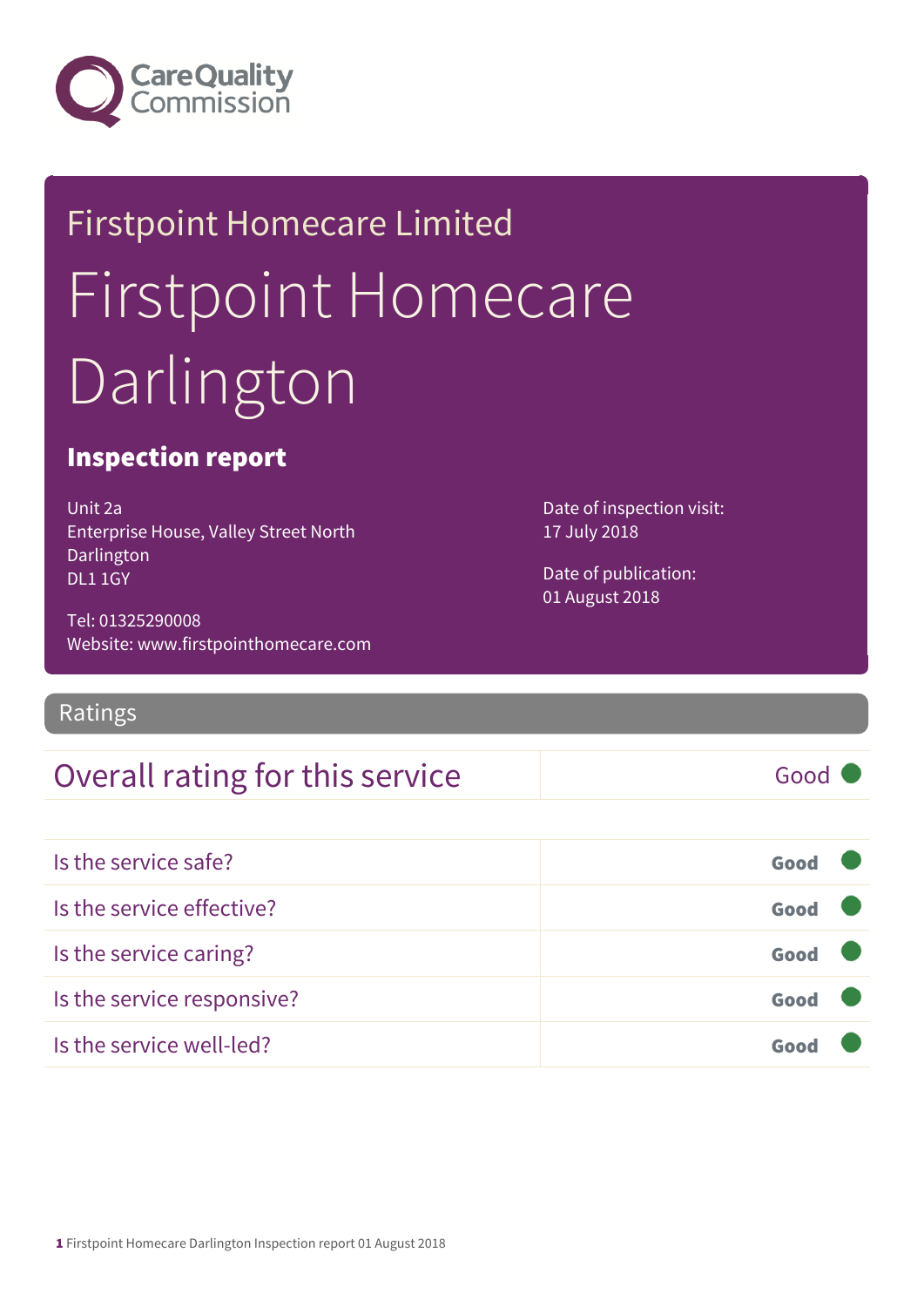#### Summary of findings

#### Overall summary

We inspected Firstpoint Homecare Darlington on 17 July 2018. This was an announced inspection so that people could be informed that we wished to speak with them in their own homes.

Firstpoint Home care Darlington is a domiciliary care agency. It provides personal care to people living in their own homes in Darlington, Catterick, Richmond and Northallerton areas. This area includes local towns, villages and more rural areas in North Yorkshire. On the day of our inspection there were 56 people using the service.

The service had a registered manager. 'A registered manager is a person who has registered with the Care Quality Commission to manage the service. Like registered providers, they are 'registered persons'. Registered persons have legal responsibility for meeting the requirements in the Health and Social Care Act 2008 and associated Regulations about how the service is run.'

We inspected the service in April 2016 and rated the service as 'Good'. At this inspection we found the service remained 'Good'.

People and relatives felt the service was safe. Staff were trained in safeguarding and understood the importance of acknowledging poor practice and reporting their concerns to the registered manager.

Staff supported people with their medicines in a safe manner. The provider had systems in place to record accidents, incidents and safeguarding concerns. Infection control procedures were followed. Staff had access to personal protective equipment. Contact numbers were available for staff in case of an emergency.

Staff were trained in a range of subjects to meet the needs of the service. Staff felt supported and received regular supervision. People were supported to access health care professionals where necessary.

Staff provided support and guidance with nutritional needs where necessary.

People were supported to have maximum choice and control of their lives and staff supported them in the least restrictive way possible; the policies and systems in the service supported this practice. Staff gained consent before any intervention with the person.

People and relatives felt staff were caring. Staffing rotas were developed to ensure staff had time to meet the needs of people using the service.

Staff respected people's privacy and dignity ensuring their independence was promoted.

Care plans were individualised and contained information on how to support the person in a person centred way. The provider used a variety of methods to gain information when developing support plans. For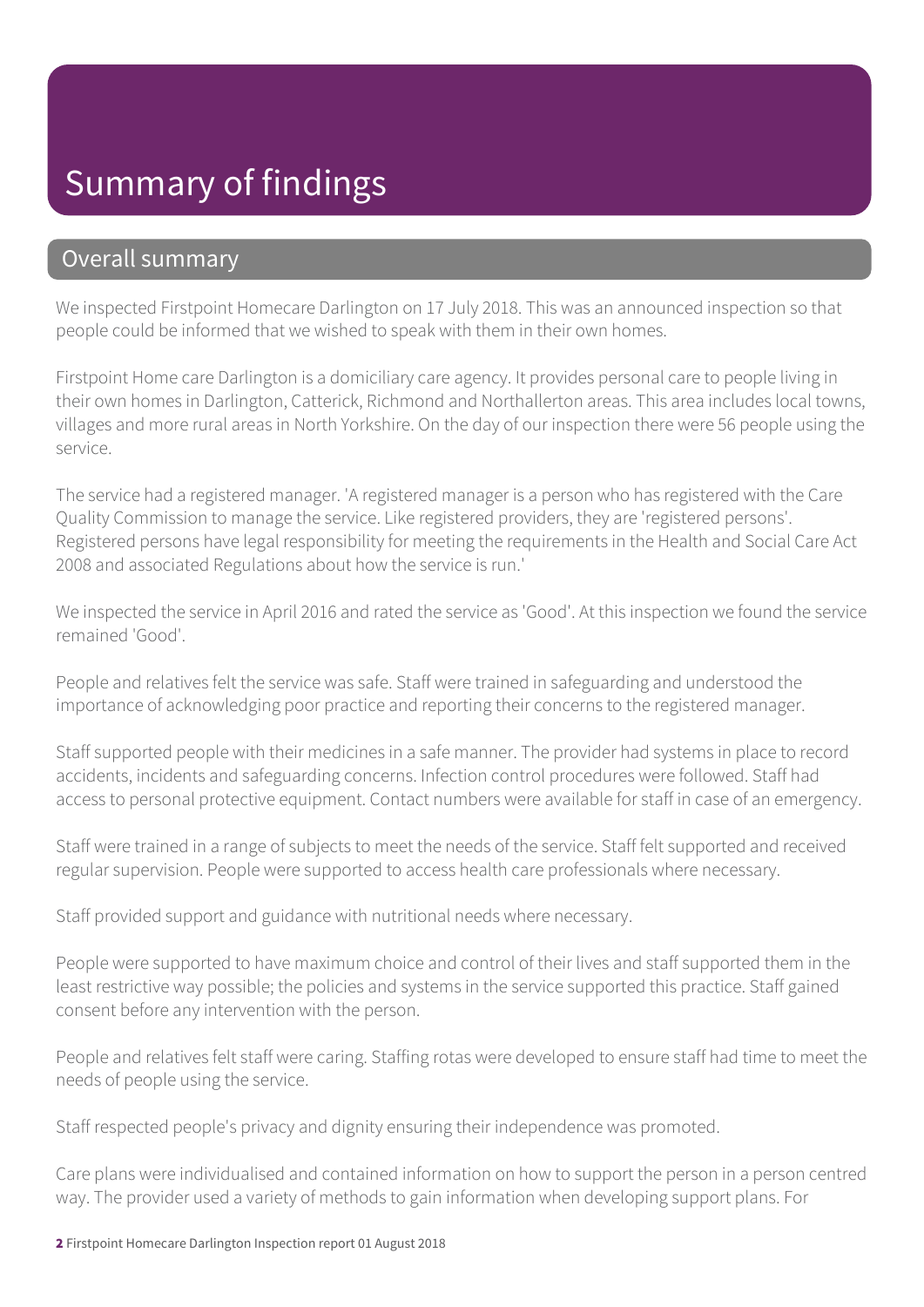example, information from family members and health and social care professionals. People were involved in how they preferred their support to be delivered.

The provider had a system and process in place to manage complaints. The service was implementing training for staff on end of life care.

The provider had a quality assurance process in place to ensure the quality of the care provided was monitored. People and relatives' views and opinions were sought and used in the monitoring of the service.

Staff felt the registered manager was open, approachable and supportive.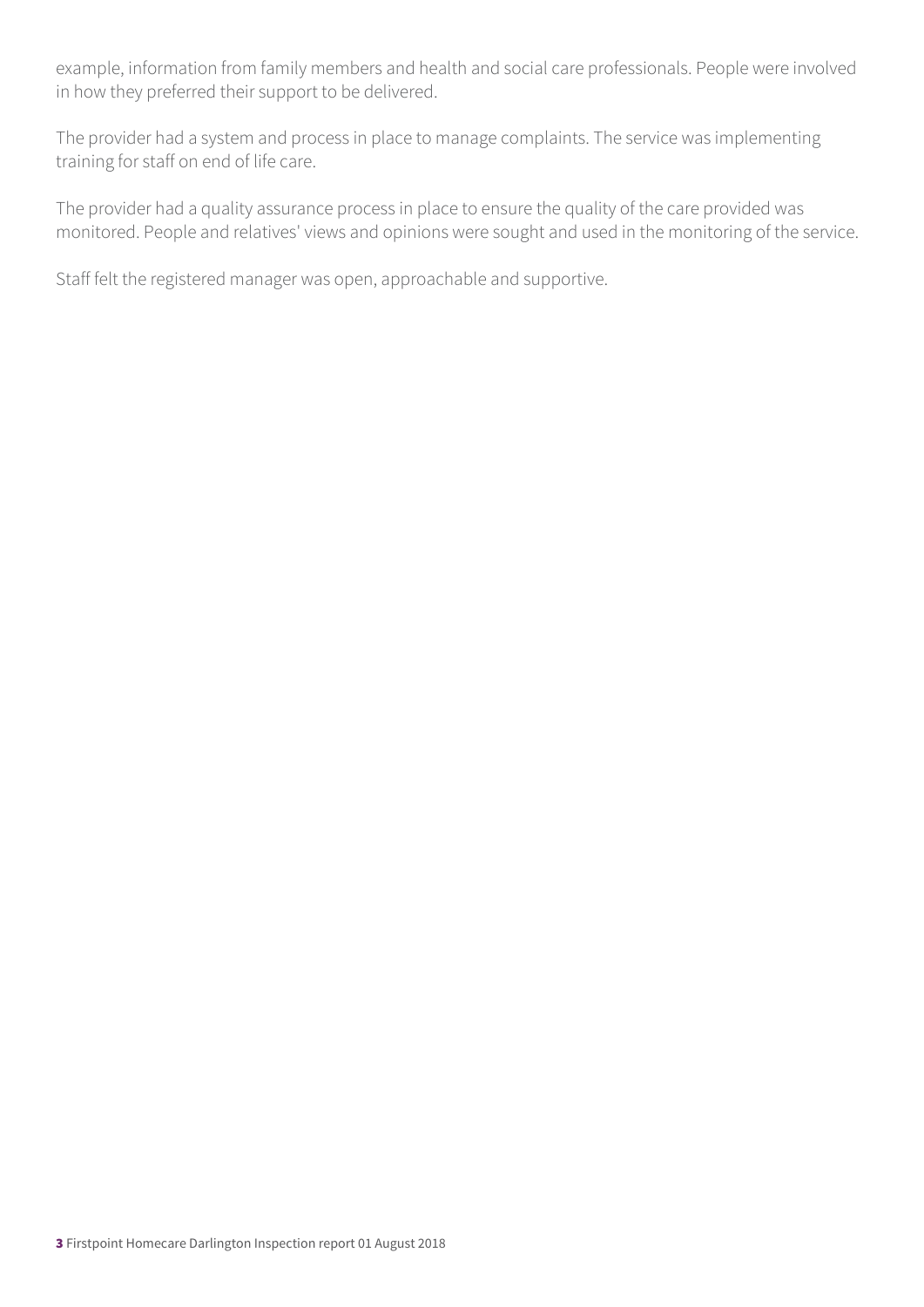#### The five questions we ask about services and what we found

We always ask the following five questions of services.

| Is the service safe?       | Good |
|----------------------------|------|
| The service remains Good.  |      |
| Is the service effective?  | Good |
| The service remains Good.  |      |
| Is the service caring?     | Good |
| The service remains Good.  |      |
| Is the service responsive? | Good |
| The service remains Good.  |      |
| Is the service well-led?   | Good |
| The service remains Good.  |      |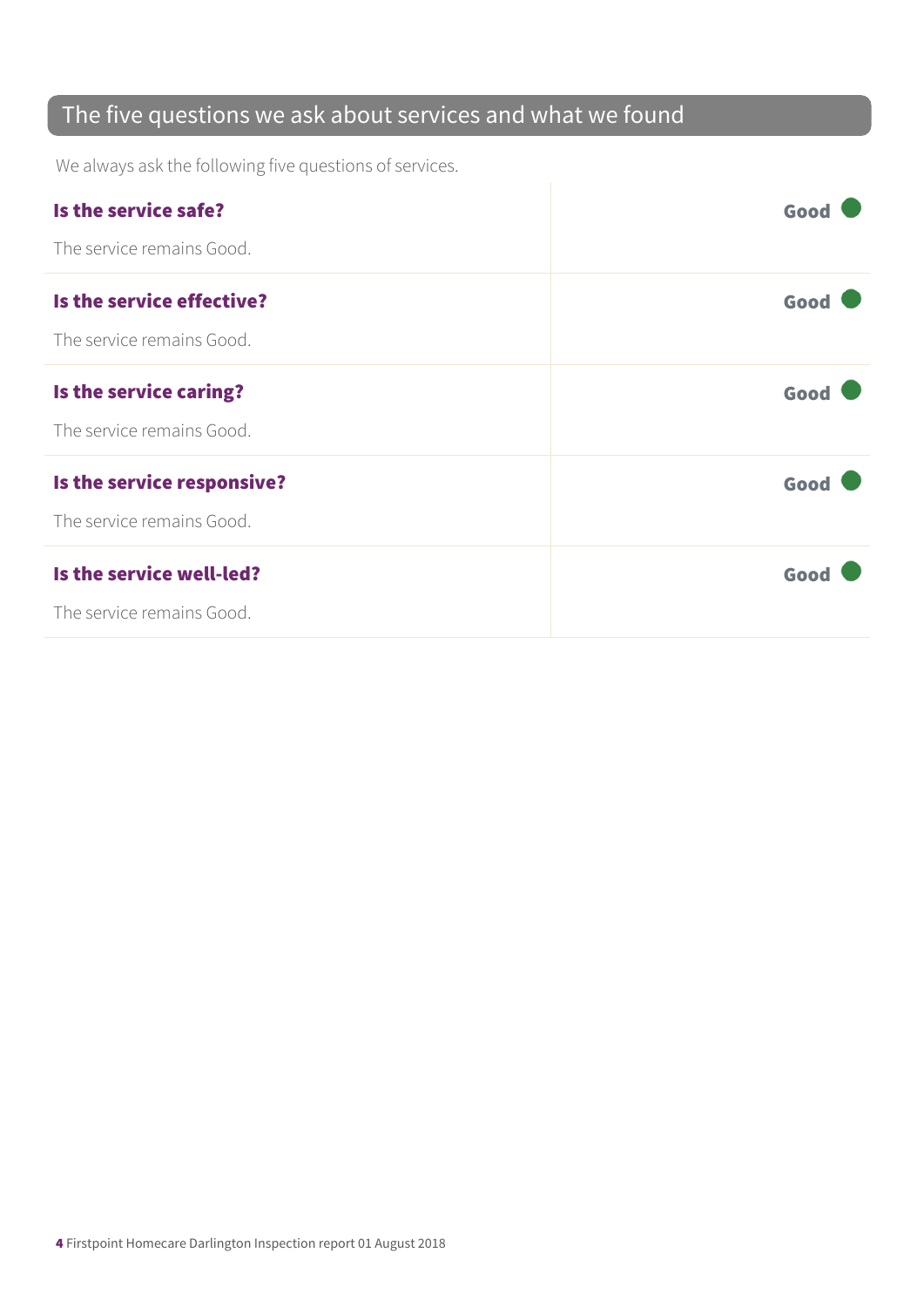

# Firstpoint Homecare Darlington

Detailed findings

## Background to this inspection

We carried out this inspection under Section 60 of the Health and Social Care Act 2008 as part of our regulatory functions. This inspection was planned to check whether the provider is meeting the legal requirements and regulations associated with the Health and Social Care Act 2008, to look at the overall quality of the service, and to provide a rating for the service under the Care Act 2014.

This inspection took place on 17 July 2018. We gave the provider 48 hours' notice of our visit to ensure people's permission had been sought to speak with them.

We visited the office location on 17 July 2018 to see the provider and to review care records and policies and procedures. We and spoke with people using the service, relatives and staff members the same day via telephone interviews.

The inspection was carried out by one adult social care inspector and an assistant inspector.

Before the inspection we reviewed other information we held about the service and the provider. This included previous inspection reports and statutory notifications we had received from the provider. Notifications are changes, event or incidents the provider is legally obliged to send to CQC within required timescales.

We also contacted the local authority commissioners for the service, the local authority safeguarding team and the clinical commissioning group (CCG).

At the time of our inspection visit there were 56 people who used the service. We also spoke with five people who used the service and three relatives. We spoke with the registered manager, co-ordinator, in-house trainer and field supervisor.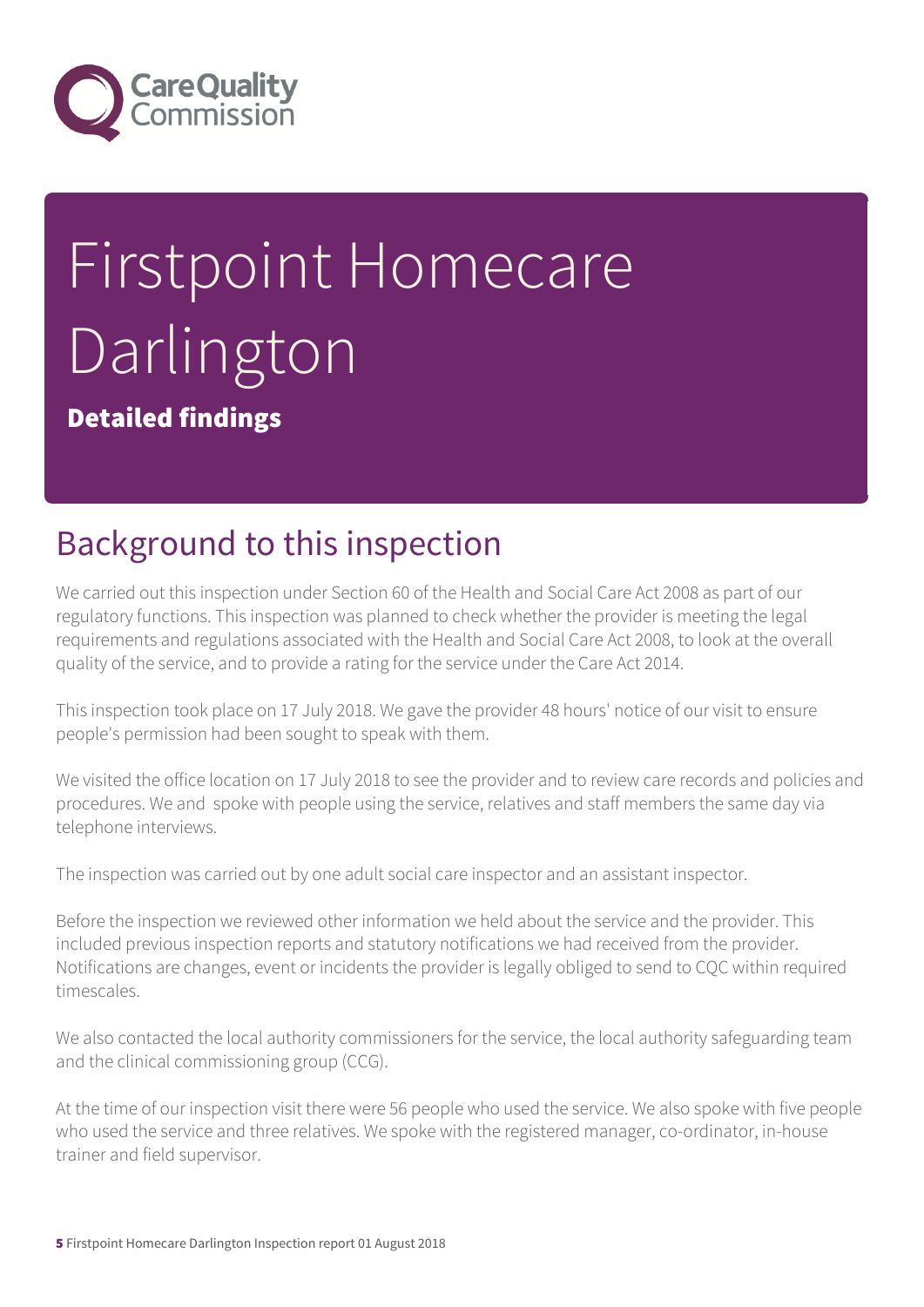At the location's office we viewed a range of records and how the service was managed. These included the care records of five people supported by the service, the recruitment records of five staff members, training records, and records in relation to the management of the service including a range of policies and procedures.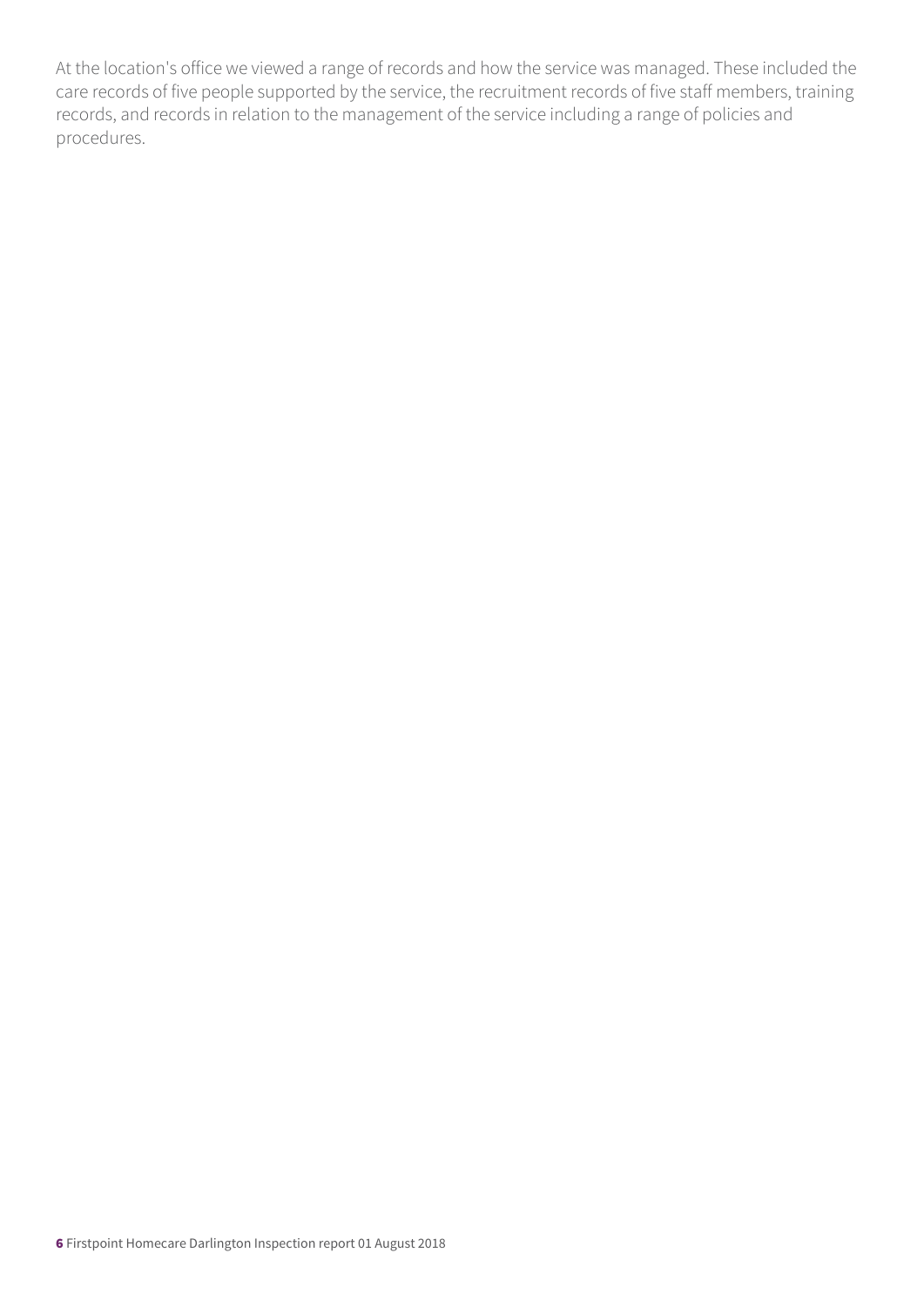#### Is the service safe?

#### Our findings

At the last comprehensive inspection, we found the service was safe and awarded a rating of Good. At this inspection, we found the service continued to be safe.

People and relatives told us they felt the service was safe. Comments included, "I do feel very safe", and, "I feel pleased with them and safe with them and my properties safe with them.".

Risk assessments were in place to ensure people were supported in a safe manner. We saw risk assessments were in place to cover environmental factors such as people's home environment.

The provider had systems and processes in place such as safeguarding and whistleblowing policies for staff guidance. Staff received training in safeguarding and had a clear understanding of what constituted abuse and how to report it. One staff member told us, "If we were to suspect something, we would report straight to the office to log it, we always speak to the office."

The provider had a system in place for managing accidents, incidents and safeguarding and whistleblowing concerns. We saw the registered manager shared learning from incidents and quality checks. For example, a medicines incident occurred following someone coming out from hospital on a Friday afternoon. The registered manager told us the discharge was rushed and the service had not felt supported so they decided not to accept people leaving hospital on Friday afternoons.

Recruitment procedures were thorough and all necessary checks were made before new staff commenced employment. For example, disclosure and barring service checks (DBS). These were carried out before potential staff were employed to confirm whether applicants had a criminal record and were barred from working with vulnerable people.

Staff we spoke with did not raise any concerns about staffing levels and timings of calls. People we spoke with said, "Nobody has never not shown up, sometimes they may be a little bit late but that's only because they've had a crisis at a previous call, like once they had to call an ambulance. T there's always some really good reason for it."

Where staff supported people with their medicines this was managed safely. Staff had received training in the safe administration of medicines. The management team observed staff on a regular basis to ensure their competency in supporting people with their medicines.

Infection control procedures were in place and staff had access to personal protective equipment to reduce risk of cross contamination.

Health and safety checks were in place regarding the office location for fire and electrical equipment.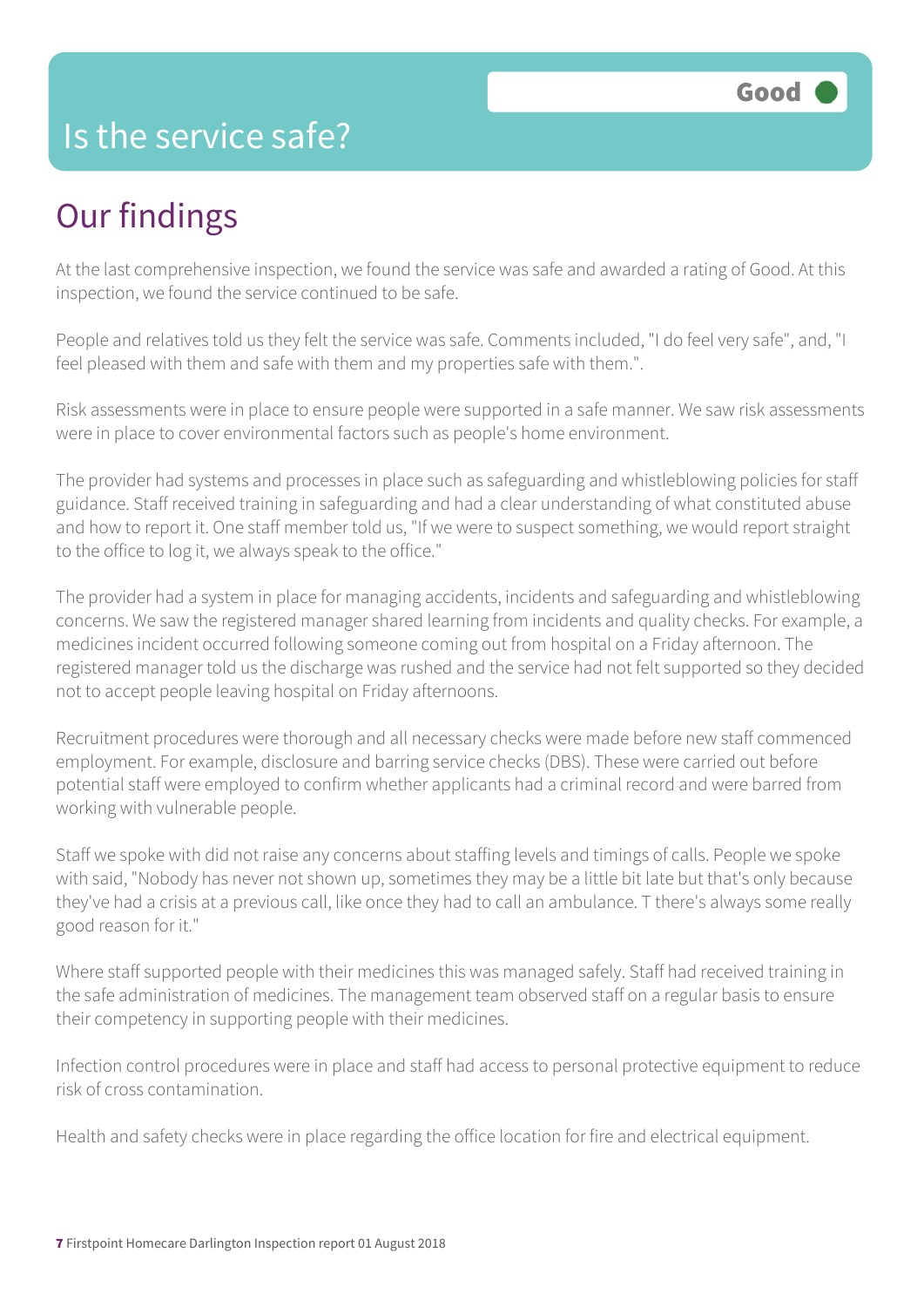#### Is the service effective?

## Our findings

At the last comprehensive inspection, we found the service was effective and awarded a rating of Good. At this inspection, we found the service continued to be effective.

People and relatives told us they were happy with the service. Comments included, "We are satisfied with the service they provide and the girls that come out" and "I've been very pleased with them, the girls are all very pleasant".

People's needs were assessed and care was planned using legislation and best practice. For example, moving and handling guidelines and health and safety requirements. One person told us, "I had an assessment initially, they [management] asked what I would need and required, and we discussed it together. They have been out to review once and then they frequently phone and see if there is any issues or problems, very good at communication, and if I have to change anything like a hospital appointment they are very accommodating."

We reviewed the training arrangements for the service and found staff completed regular training and refresher courses. The service was also sending its in-house trainer on courses to be able to deliver training in end of life care and dementia to the staff team and wider community.

We asked people and their relatives if they felt the staff were appropriately trained. Comments were positive and included, "They'll come back if equipment needs changing and stay a bit longer and help with that, they are very thorough."

Staff felt supported and told us they received regular supervisions. The registered manager kept a record of supervisions and had a planner in place. One staff member said, "We have supervisions every six weeks, first of all it was a bit daunting someone watching you but they just point you in the right direction really."

The staff were aware of the MCA and understood the principles of the Act. Staff we spoke with talked about ensuring people's consent was sought each time they provided them with personal care. The registered manager told us they had completed assessments ensuring evidence was seen of Lasting Power of Attorney appointees if this was in place for people.

Staff provided support with meal preparation and offered encouragement with eating and drinking. The service was not responsible for monitoring intake or people's weight. Any concerns regarding weight loss or lack of intake would be reported to the district nurse or the GP.

We saw that staff liaised with health and social care professionals such as social workers, GPs and district nurses.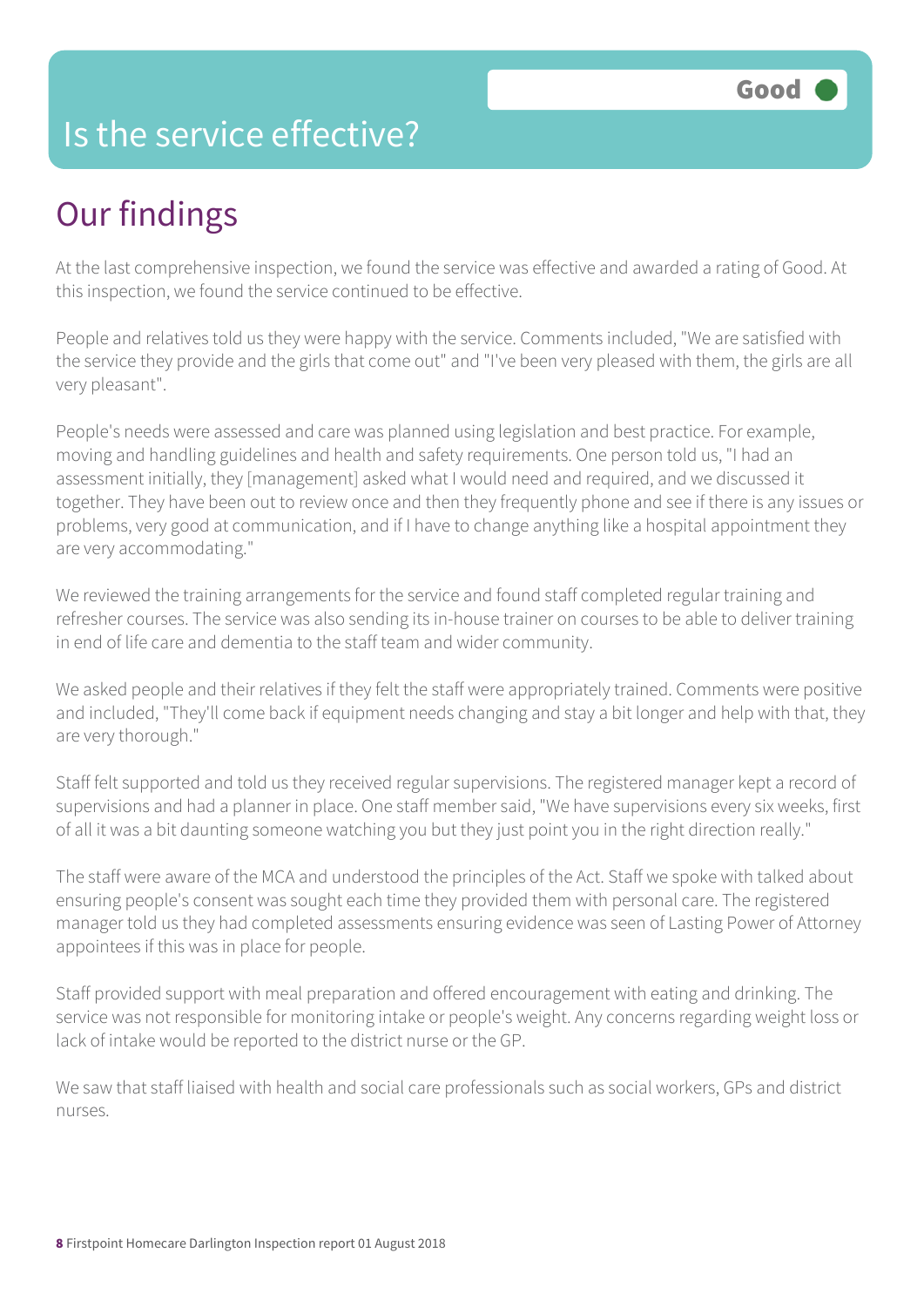#### Our findings

At the last comprehensive inspection, we found the service was caring and awarded a rating of Good. At this inspection, we found the service continued to be caring. People told us, "I enjoy all the carers. They can't do enough for us. They are a brilliant lot every one of them. I really mean this."

Relatives confirmed the comments which we received from people about the quality of care and the support their loved ones received from staff. One relative told us, "We feel they're a really good team, it's so nice you know everything's going to be alright. You can rely on them." We also saw lots of written compliments that echoed the sentiments of good quality care being delivered.

People told us that staff didn't rush their calls and carried out the duties they needed them to. They said staff had time to spend with them and to talk about different things. People told us this was important to them and made them feel valued.

People told us their dignity and privacy was well respected. People said, "They are always kind and gentle and you don't feel embarrassed when you're naked in front of them" and "They are very nice to you, treat you with dignity, ask how you are doing, they do have a conversation with you".

People were supported to be as independent as possible, such as with personal care needs, mobility, and eating and drinking. Care records described what people could do for themselves and what they required support with. For example, "I like to look my best each day and have my hair done and some make-up applied by the carer."

People's preferences and choices were clearly documented in their care records. For example, their preferred name, whether they preferred male or female staff to carry out their personal care, and how they liked routines to be carried out by staff.

We looked to see how people were involved in their care and decisions on how support was delivered. People received an assessment prior to the support being planned, we saw that people and their family members, where appropriate, were involved.

Where people required aids to support with communication this was incorporated in to care plans, such as the need for spectacles and hearing aids.

We saw that records were kept securely when not in use. This meant only care and management staff had access to them, ensuring the confidentiality of people's personal information as it could only be viewed by those who were authorised to look at records. The registered manager told us the provider was moving to an electronic recording system which meant that care records would be held on secure tablet phones enabling quicker inputting and updating by all staff members.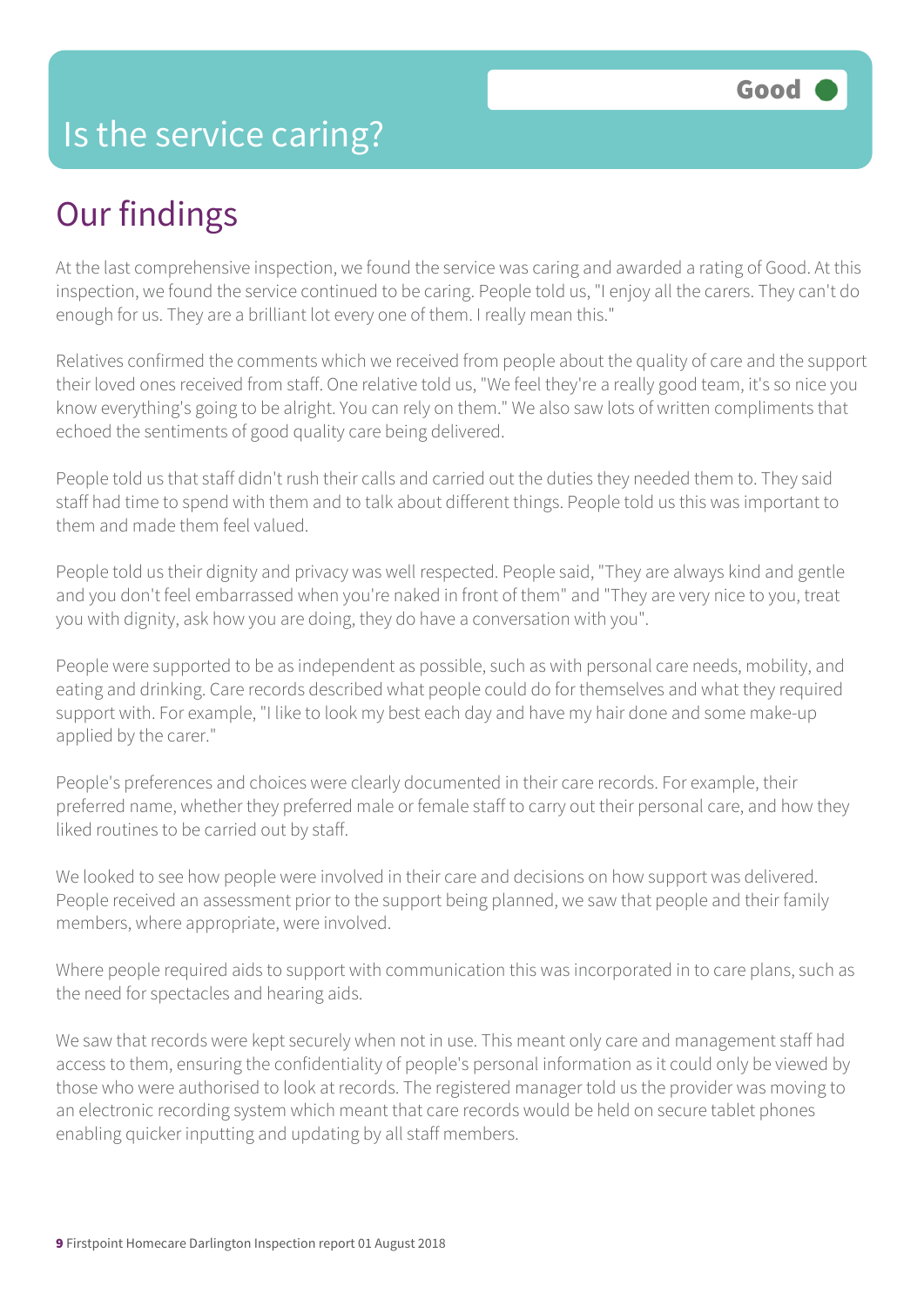#### Is the service responsive?

### Our findings

At the last comprehensive inspection, we found the service was responsive and awarded a rating of Good. At this inspection, we found the service continued to be responsive.

Care records were person centred, which means the person is at the centre of any care or support plans and their individual wishes, needs and choices are taken into account. Each person's care record included important information about the person, such as family history, things they enjoyed doing and their personal care needs. We saw these had been written in consultation with the person who used the service. Every person who used the service we spoke with felt their needs were well met and that their preferences were acted upon.

Care plans were in place and described each person's individual needs and what actions were required from staff. Records described in detail what was required from staff at each visit and specific requirements with regard to mobility, personal care, medication, meal provision, domestic tasks, shopping and any other additional information.

The management team were responsible for reviewing and updating care plans and assessments, and there was evidence that people and external professionals all had input into this. One relative we spoke with said, "They always give us a copy of the care plan to read through and see if there's anything to change."

Relatives gave positive comments about the responsiveness of the service. Comments included, "I'm finding it very hard, I've not been too good myself and they've been brilliant" and "They are very amenable, you ring them up they know who you're talking about. It all works very well for her now".

The provider had a complaints policy which was shared with people as part of their information pack.

People and relatives we spoke to said they knew how to make a complaint and felt the registered manager would respond. One person told us, "No complaints at all, the office staff email me on a Friday afternoon for the next week and if there is any changes they ring me up the night before and they tell you who they are going to send."

No one using the service was in receipt of end of life care. However, the registered manager advised support would be provided when necessary and that staff would work closely with health care professionals. The service was also seeking additional training in this area to be rolled out to all staff.